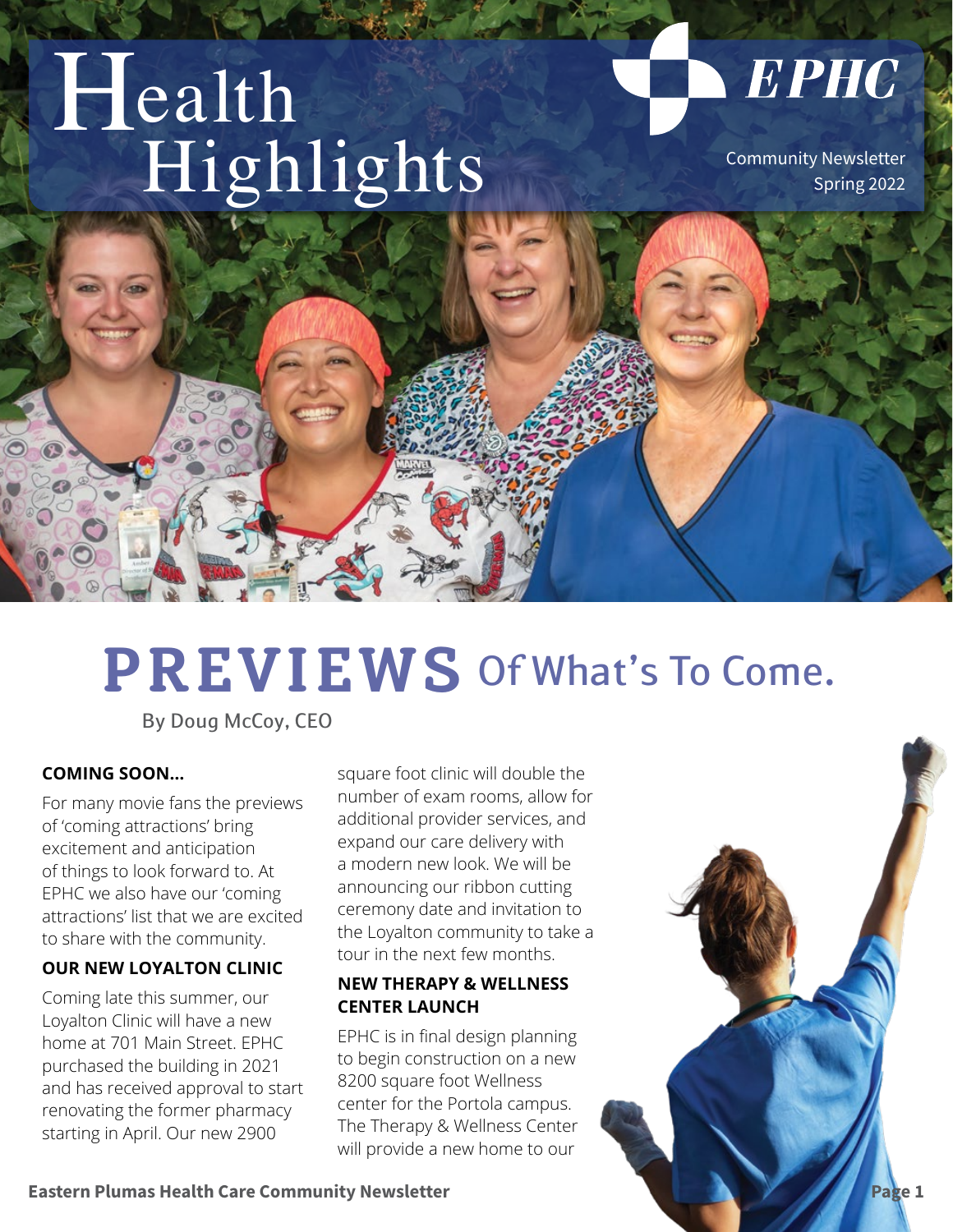#### Contined From Page 1

rehabilitation team which is already the largest and most qualified staff in Plumas County. This state-ofthe-art facility will include a therapy pool, exercise fitness center, wellness classes such as nutrition, yoga, meditation, etc., and a large area for outpatient physical, occupational, and speech therapy services.

#### **NEW MEDICAL RECORD SYSTEM**

Beginning in June, EPHC will be building a new medical record system which will launch in November. The Cerner EMR system will improve patient access to testing results, scheduling, and interaction with staff and providers. This system will also integrate all EPHC service lines and create a more efficient and robust offering for everyone.

#### **REFRESHING OUR BUILDINGS**

As part of our mission to improve the patient experience, EPHC has committed a large amount of funding to upgrading our campuses. This three-year project will begin in April with the installation of new flooring in our hospital and the Loyalton skilled nursing facility as well as replacement of our Loyalton resident windows. These upgrades will be in addition to the new hospital beds, respiratory and ED equipment, and admitting office renovations that we recently completed.

Stay tuned for more 'coming attractions' and updates on these exciting projects!

#### SIMPLE HEALTH TIPS Can Improve Your Outcome **by Jim Burson, PT MSPT**



As Director of Rehabilitation Services, I'm excited to offer advice and knowledge about your well-being. The healthcare professionals at EPHC provide the best of care for those who are facing injury, illness, or disease, but they are also experts in prevention and helping you to maintain your good health.

It's that time of year when the Sierras start to warm and the snow melts. Now is the time we think about getting outside. We feel like doing more and, unlike that broken New Year's resolution to exercise, the spring offers better weather to do just that. Physical Therapy research proves you can increase your fitness level at any age. Who doesn't want more stamina and strength?

**Let's start with expectations.** 

We know being more fit doesn't happen overnight. But consistent exercise over the course of six to eight weeks will provide you noticeable changes. In three to four months, you'll realize significant improvement in your health and fitness. Strengthspecific results from hiking or

paddle boarding, for example, will be achieved in about the same timeframe. But remember, every person should consult their physician before starting any exercise program or changing their diet.

Here are some tips that might resonate with you:

**Find your motivation –** WHY is it important to you to start exercising more? It can be as simple as wanting to feel better or more specific, like being able to walk to the top of Mills Peak by autumn.

**Set realistic goals - It ties in** with your motivation. Consider your current health status and be thoughtful about your expectations. Achieving a smaller goal can motivate you to set and achieve the next, slightly larger goal.

**Find a workout or activity you love –** It's inspiring to do something that brings you joy, but if any exercise just feels like work to you, you can still succeed.

**Be kind to yourself –** After all, you're getting out more and getting fit because you care about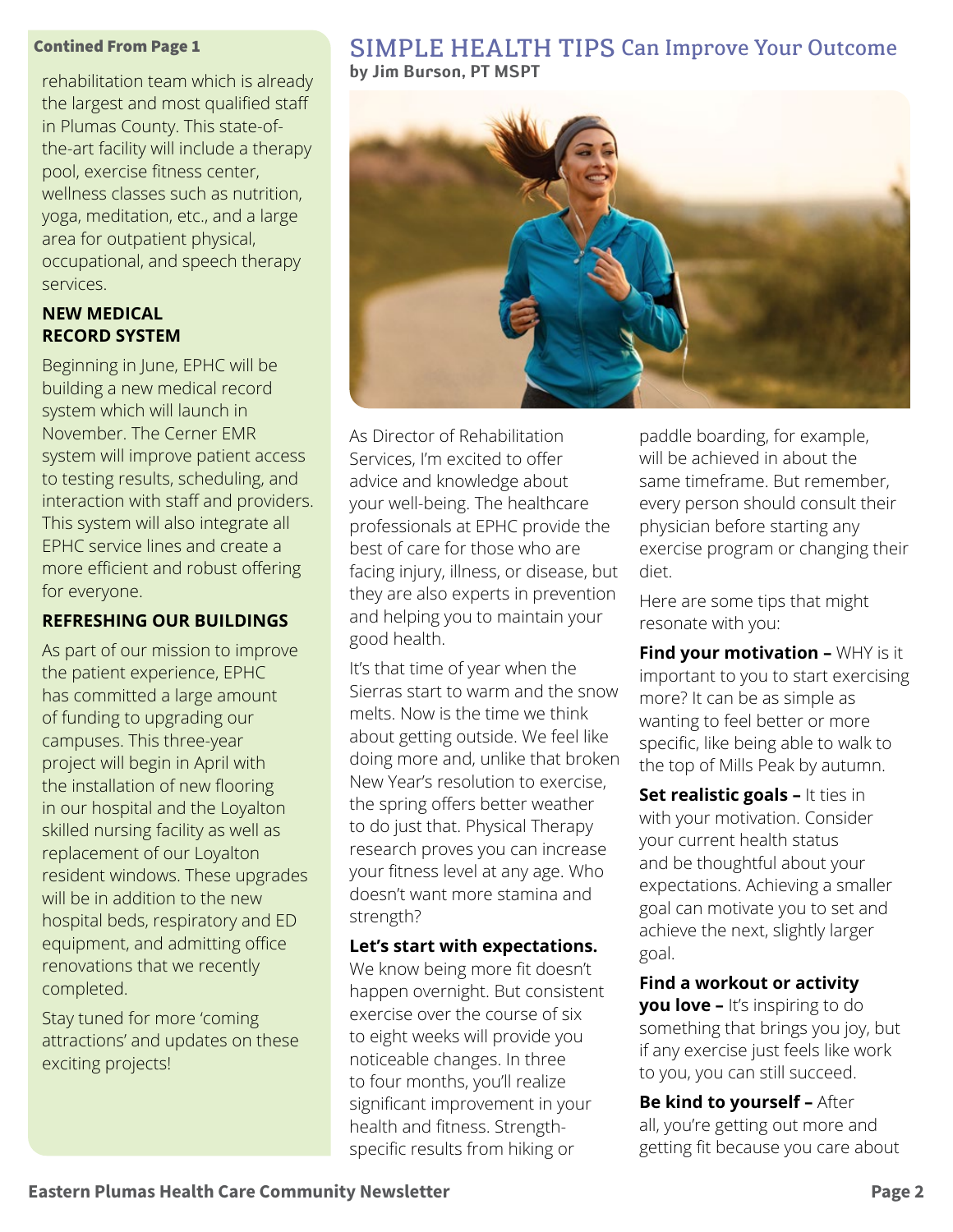yourself! That inner critic that barks orders and berates you for missing a workout has no place in your life. Instead, approach your journey of improved fitness with gratitude. Remind yourself you are worthy of feeling better, imperfections and all. Living with self-compassion can have deep and lifelong benefits to your overall well-being.

*The Therapy and Wellness Center is a state-of-the-art multidisciplinary outpatient clinic, located on EPHC's Portola campus. We offer Physical, Occupational, Hand and Speech therapy services in our 1,900 sq. ft. interim facility. All insurances are accepted, including MediCal.* 

*Please visit ephc.org and search under 'rehabilitation' to learn more about us. If you wish to make an appointment or if you have any questions, just call us at (530) 832- 6502.*

### **LEADING**  The Way To Success **by Doug McCoy, Chief Executive Officer**

EPHC Is pleased to announce the launch of our 'Health Highlights' newsletter. In our efforts to continue serving the health care



needs of our community, we want to share important information, new service offerings, and tips on maintaining a healthy lifestyle. Our goal at EPHC is to make every interaction a '5-star experience'. Whether something simple like a check-up or lab test, to more urgent issues such as a hospitalization or rehabilitation, our staff bring over 1600 years of combined EPHC service to assist you. Our philosophy of 'families serving families' is a commitment we make to each other and the communities we serve.

The past two years have been challenging for everyone, from the wildfire threats to the changes in our daily routines due to the pandemic. While these challenges have impacted numerous health care organizations, EPHC has

embarked on expansion plans to increase our services, added new providers, and upgraded equipment to ensure a positive patient experience. We are excited to share these updates with you in this issue of 'Healthy Highlights' to keep you apprised of the latest improvements we are making to benefit our community.

We are proud to be your health care partner and provide service to so many members of our District. From our Community Advisory panel to patient experience comments posted on our website, your feedback helps us define our goals for the future. I encourage you to visit our website at www. ephc.org to learn more about how EPHC is working to meet our '5-star patient experience' goal.